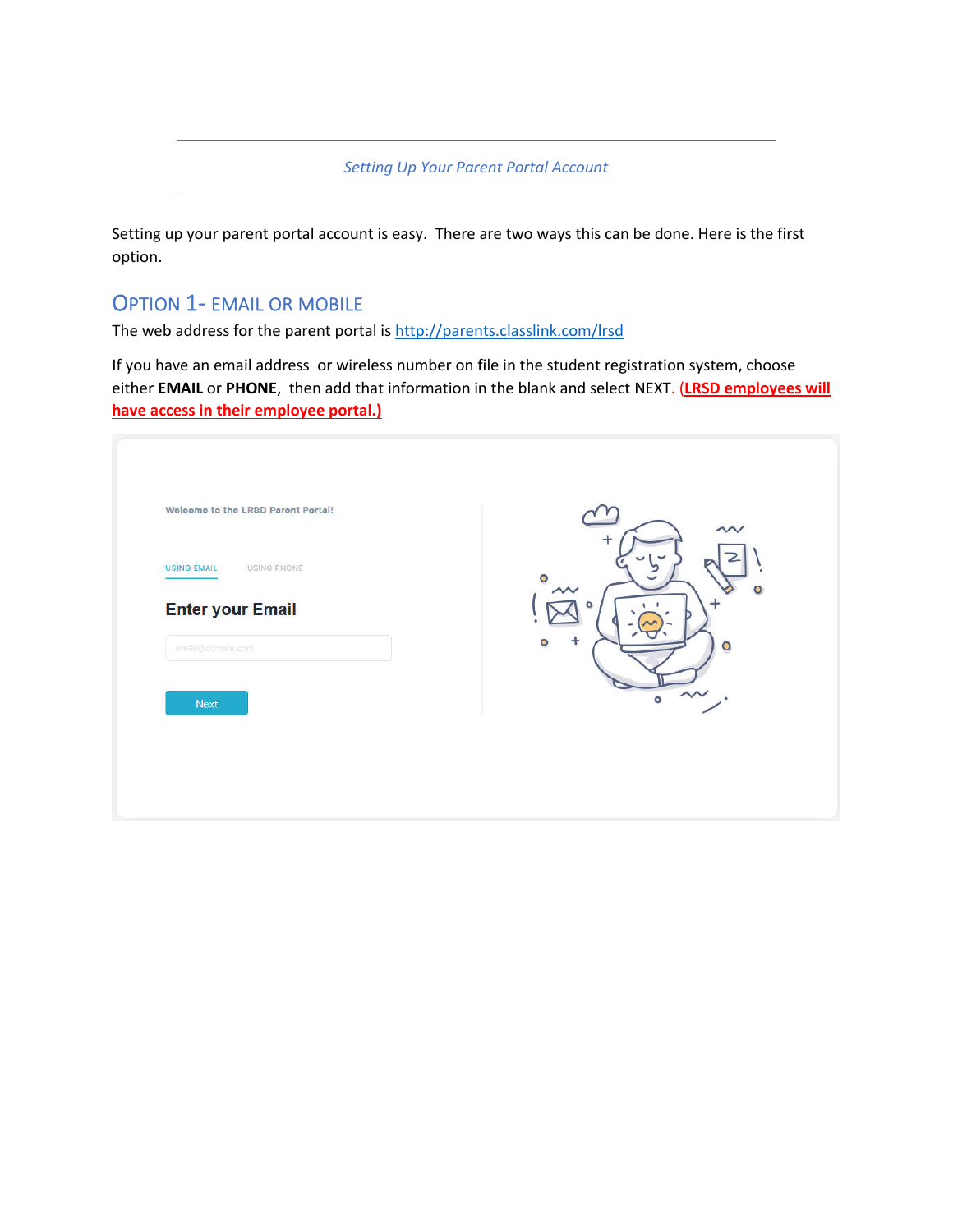When you enter an email address or cell phone number, you will be sent a one-time code that will allow you to setup your account.

|                                                                               | step 1 | step 2 | $\overline{\mathbf{3}}$<br>step 3 | step 4 |   |
|-------------------------------------------------------------------------------|--------|--------|-----------------------------------|--------|---|
| STEP <sub>3</sub><br>Verify One-time Password sent to<br>"travisft@gmail.com" |        |        |                                   | **     |   |
| <b>Enter the One-time Password</b>                                            |        |        |                                   |        |   |
|                                                                               |        |        |                                   |        | o |
| Verify                                                                        |        |        |                                   |        | a |
| <b>Resend One-time Password</b>                                               |        |        |                                   |        |   |
|                                                                               |        |        |                                   |        |   |
|                                                                               |        |        |                                   |        |   |

Complete the setup process by adding your **FULL NAME** and create your password.

| STEP 4<br>Enter your user details to complete |  | $\sim$ $^{\circ}$ | $\sim$  |
|-----------------------------------------------|--|-------------------|---------|
| <b>Full Name</b>                              |  |                   | $\circ$ |
| Password                                      |  |                   |         |
| Confirm Password                              |  |                   |         |
|                                               |  |                   |         |
| Sign Up                                       |  |                   |         |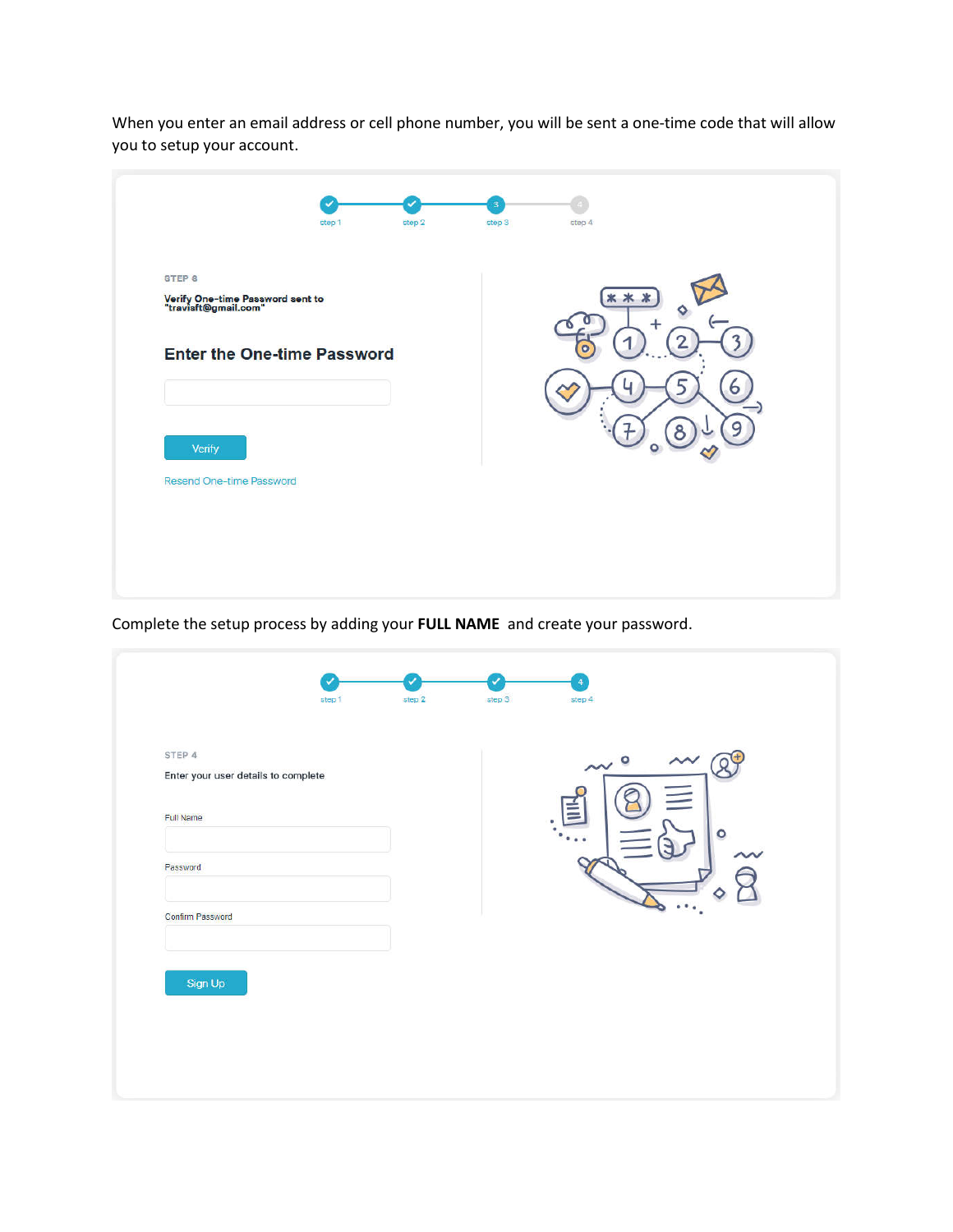## OPTION 2- PARENT CODE FROM STUDENT ACCOUNT

Another way to setup your portal is to use a parent code. To get the parent code, you will need to log into your child's Classlink account.

Go to http://myclasslink.com/lrsd



The student username is First name . last name and the first the 3 numbers of their student ID. Example: john.smith123 (note: some students may have two last names. Check with your child)



- In the top right-hand corner of the page, click the icon to the right of the profile image.
- Then select **MY PROFILE**

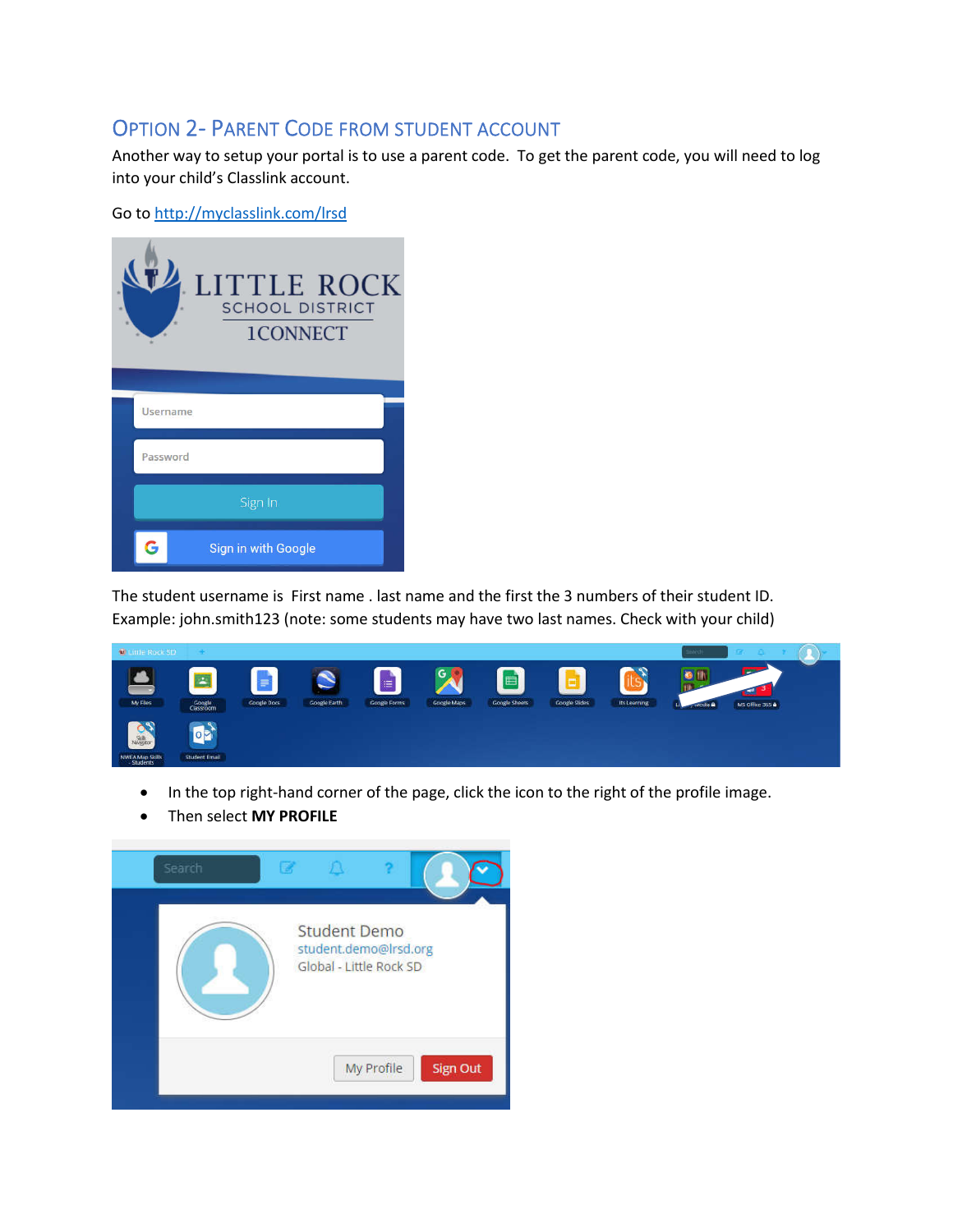Scroll to the bottom of the screen until you see the **Parent Code** section. Click the blue **COPY** icon to copy the code.



You can choose to enter an **email address** or **wireless number** as your way of logging into **the Parent Portal**



Add your Parent Code to Setup the account